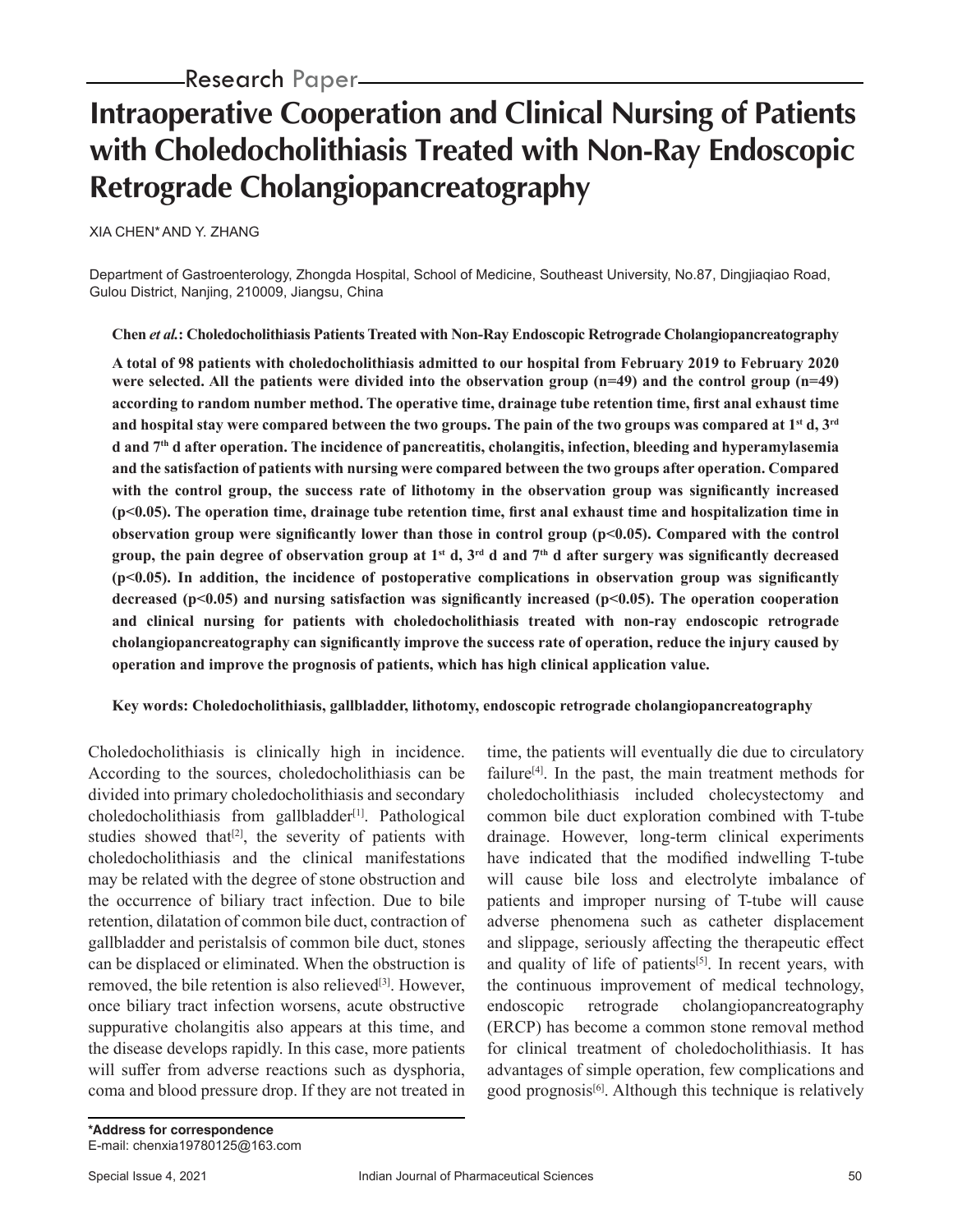mature, the disease is easy to relapse after operation that requires multiple stone removal, thus exerting adverse effects on patients<sup>[7]</sup>. Therefore, preoperative, intraoperative and postoperative nursing is of great significance. In this study, the intraoperative cooperation and clinical nursing countermeasures of non-ray ERCP in the treatment of patients with choledocholithiasis will be investigated, aiming at improving the curative effect of clinical treatment of choledocholithiasis and the prognosis of patients. It was reported as follows.

#### **MATERIALS AND METHODS**

#### **General data:**

A total of 98 patients with choledocholithiasis admitted to our hospital from February 2019 to February 2020 were selected, including 62 males and 36 females, aged 25~60 y old, with an average age of  $31.05\pm3.29$ y old, with a course of  $1~5$  y and an average course of  $2.59\pm0.62$  y. Among them, there were 61 cases of single stone and 37 cases of multiple stones. Education level: 16 cases in primary school, 24 cases in junior high school, 19 cases in senior high school, 20 cases in junior college and 19 cases with bachelor degree or above. All patients were randomly divided into the observation group and the control group, with 49 cases in each group. All patients and their families were aware of this study and have signed informed consent forms.

#### **Inclusion criteria and exclusion criteria:**

Inclusion criteria-patients with complete clinical data; patients diagnosed as choledocholithiasis by B-ultrasound, Computed tomography (CT) or magnetic resonance; patients who can tolerate ERCP; non-pregnant or lactating women; patients who meet the indications of ERCP. Exclusion criteria-patients with severe heart, liver and kidney dysfunction; patients with mental disorders; patients who cannot communicate with medical personnel; patients with serious autoimmune systemic diseases; patients who have undergone catheterization recently.

#### **Surgical methods:**

All patients underwent ERCP in the lateral position. The medical staff placed the left arm of the patient behind him, used duodenoscope to find the position of the large duodenal papilla of the patient, then incised the duodenal papilla of the patient through biopsy channel, inserted the guide wire into the common bile duct of the patient, injected iohexol contrast agent into it and performed cholangiography. Through cholangiography, we can know the specific location, size and number of common bile duct stones of patients and then take stones. The nasobiliary duct in the middle is drained by stone removal gas. Under the action of endoscope, it is inserted into the common bile duct in the middle and the other end is led out from the duodenum, stomach, esophagus and pharynx of the patient to the nostril of the patient for bile drainage *in vitro*. In the drainage process, the traditional Chinese medicine is ensured to be carried out under the condition of sterility and the nasobiliary duct is removed after the choledocholithotomy of the patient is completed. The number of times of stone removal depends on the patients' physical condition.

#### **Intraoperative cooperation and nursing methods:**

Patients in the observation group were given intraoperative cooperation and clinical nursing. Patients in the control group were given conventional nursing.

Preoperative nursing: Medical staff should first have a comprehensive understanding of the patients' clinical data, including the surgical history, allergy history, etc. They should tell patients and their families about the operation process and key points of cooperation. The cardiopulmonary function and coagulation function of the patient will be tested and the finger pulse oxygen of the patient in prone position should be more than 95 %. Medical staff will prepare all the articles, medicines and instruments needed during the operation before the operation, guide the patients' diet and fasting time before operation and tell the patient about the successful cases, so as to enhance the confidence of the patient in overcoming the disease.

Intraoperative cooperation: During the operation, the medical staff should help the patient to take prone position to keep his breathing unobstructed. During the operation, the nursing staff sent a tentative and gentle insertion guide wire according to the doctor's requirements and adjusted the direction appropriately when the resistance was large. Before iohexol is injected, air should be exhausted to prevent the contrast results from being affected. Nursing staff should pay attention to the tightness of the steel wire of the cutting knife. Too tight will cause the cutting knife to be unable to move forward and local electrocoagulation will occur. Small stones can be taken out directly, while larger rocks need to be taken out after mechanical crushing. When the patient undergoes surgery, the nursing staff should always observe the emotional state of the patient, give effective help to the patient, stabilize the patients' mood, patiently communicate with the patient and relieve his nervous mood. During the operation, changes in the patients' vital signs should be detected at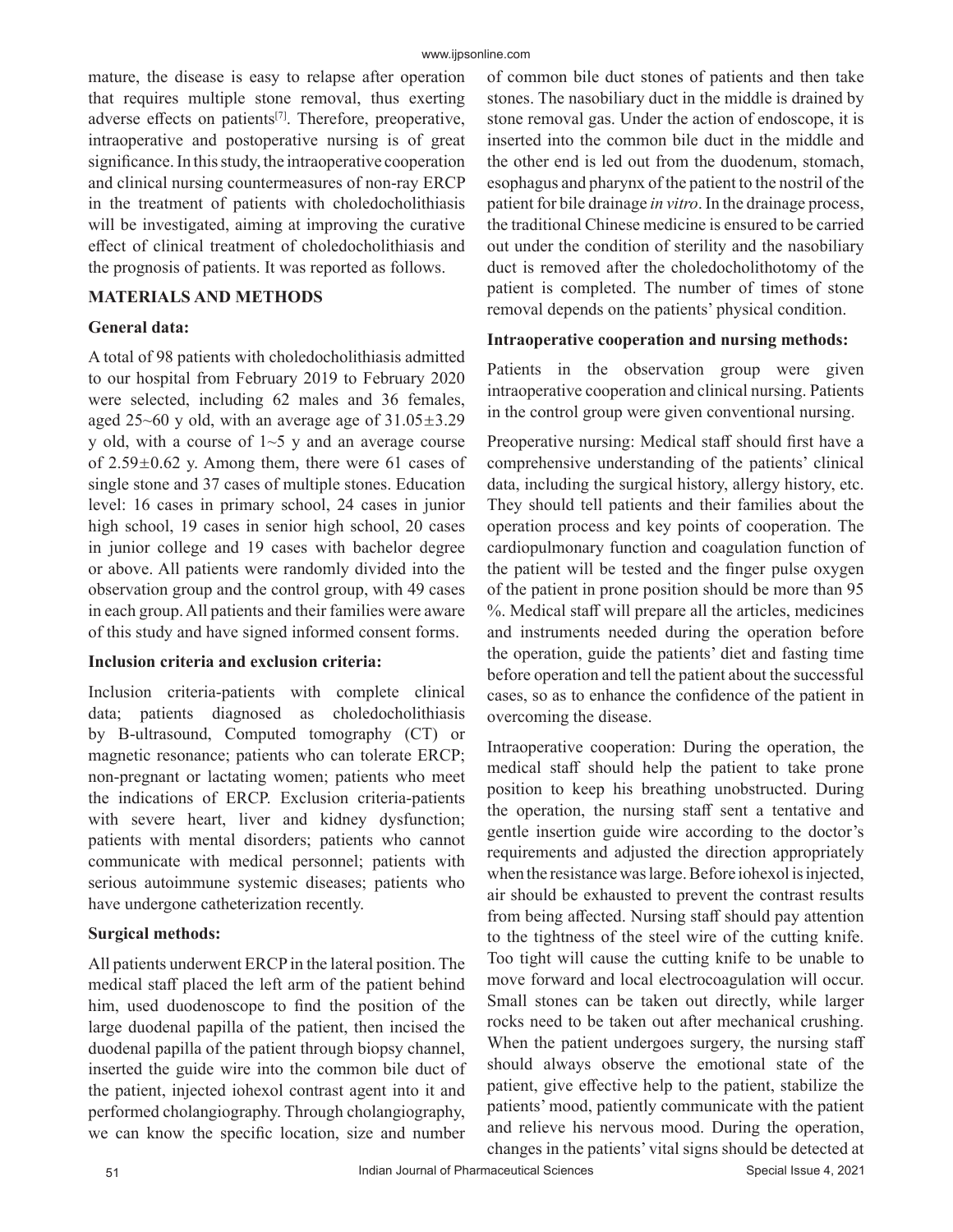any time. In case of any abnormal situation, the doctor should be informed in time for further treatment.

Postoperative nursing: After the operation, the nursing staff will help the patients to be sent to the ward with doctors and make a good connection with the nurses in the ward. The related staff will tell the patients about the matters needing attention after operation, give them electrocardiogram (ECG) monitoring, oxygen inhalation, monitor the patients' vital signs and know whether the patients have any adverse reactions. In addition, the drainage tube should be treated well to ensure that it remains unobstructed and sterile and the color and drainage volume of the drainage tube should be recorded.

## **Observation index:**

Success rate of stone removal-The success rate of stone removal between the two groups was compared; Operation conditions-The operation time, drainage tube retention time, anal first exhaust time and hospitalization time of the two groups were compared; Pain level-Visual analogue scale (VAS) was used to compare the pain of the two groups on the  $1<sup>st</sup>$ ,  $3<sup>rd</sup>$  and  $7<sup>th</sup>$  d after operation; Complications and nursing satisfaction-The incidence of pancreatitis, cholangitis, infection, hemorrhage and hyperamylasemia after operation and the satisfaction of patients with nursing were compared between the two groups. Nursing satisfaction was divided into very satisfied, satisfied and dissatisfied. Satisfaction rate= (very satisfied+satisfied)/total number of cases.

## **Statistical processing:**

Statistical package for the social sciences (SPSS) 22.0 statistical software was used to analyze the data. The measurement data conforming to normal distribution were expressed as mean $\pm$ standard deviation ( $\bar{x} \pm s$ ) and the comparison between groups was conducted by T test; Counting data were expressed as the number of cases (n) or percentage  $(\%)$  and the data comparison was tested by  $\chi$ 2 test. When p<0.05, the difference was statistically significant.

## **RESULTS AND DISCUSSION**

There were no significant differences in gender, average age, average course of disease, Body mass index (BMI), stone type and educational level between the two groups (p>0.05), as shown in Table 1.

In the observation group, the stones were successfully removed from 45 cases and the stone removal rate was 91.83 %. There were 40 cases of successful stone removal in the control group and the stone removal rate was 81.63 %. The stone removal rate of patients in the observation group was significantly higher than that in the control group and the difference was statistically significant ( $p<0.05$ ), see fig. 1 and fig. 2.

The operation time, drainage tube retention time, anal first exhaust time and hospitalization time of patients in the observation group were significantly lower than those in the control group and the differences were statistically significant (p<0.05), see Table 2.

| Group                      |                              | Observation group<br>$(n=49)$ | Control group<br>$(n=49)$ | <b>Statistical value</b> | p value |
|----------------------------|------------------------------|-------------------------------|---------------------------|--------------------------|---------|
| Gender (case)              | Male                         | 30                            | 32                        | 5.267                    | 0.492   |
|                            | Female                       | 19                            | 17                        |                          |         |
| Mean age (y old)           |                              | $30.15 \pm 2.07$              | $31.06 \pm 2.05$          | 4.269                    | 1.003   |
|                            | Mean duration of disease (d) |                               | $2.67 \pm 0.64$           | 6.238                    | 0.068   |
| BMI $(kg/m2)$              |                              | $22.05 \pm 3.20$              | $22.46 \pm 3.07$          | 4.198                    | 0.129   |
| Types of stones<br>(cases) | Single stone                 | 30                            | 31                        | 5.220                    | 0.218   |
|                            | Multiple stone               | 19                            | 18                        |                          |         |
|                            | Primary school               | 8                             | 8                         |                          |         |
|                            | Junior high school           | 12                            | 12                        |                          |         |
|                            | High school                  | 9                             | 10                        |                          |         |
| Education level<br>(cases) | Junior college               | 10                            | 10                        | 5.267                    | 0.459   |
|                            | Bachelor degree or<br>above  | 10                            | 9                         |                          |         |

## **TABLE 1: COMPARISON OF GENERAL DATA BETWEEN THE TWO GROUPS**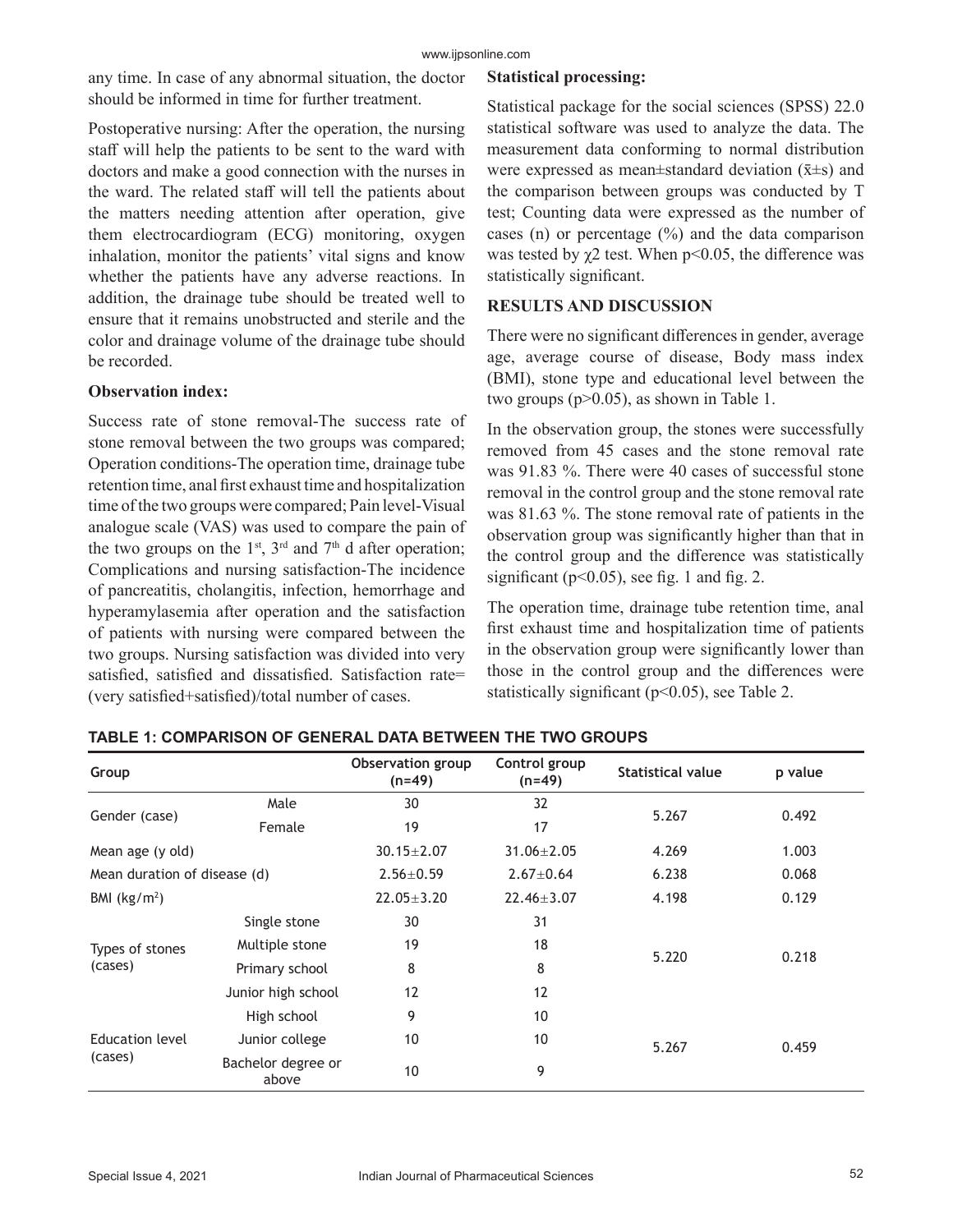www.ijpsonline.com



**Fig. 1: ERCP operation (endoscopic small sphincterotomy of duodenal papilla, white stone in pancreatic duct)**



**Fig. 2: Probability of removing the stone**

# **TABLE 2: COMPARISON OF SURGICAL CONDITIONS BETWEEN THE TWO GROUPS**

| Group                                 | Observation group<br>(n=49) | Control group (n=49) | T value | p value |
|---------------------------------------|-----------------------------|----------------------|---------|---------|
| Operation time (min)                  | $95.02 + 10.02$             | $115.26 + 10.48$     | 5.269   | 0.005   |
| Drainage tube retention<br>time $(h)$ | $50.14 + 5.20$              | $68.59 + 5.26$       | 6.318   | 0.015   |
| First exhaust time (h)                | $30.48 + 3.20$              | $50.03 + 7.26$       | 6.004   | 0.026   |
| Length of stay (d)                    | $8.20 \pm 1.05$             | $11.86 \pm 3.29$     | 5.228   | 0.009   |

The pain degree of patients in the observation group was significantly lower than that in the control group at  $1<sup>st</sup>$  d,  $3r<sup>d</sup>$  d and  $7<sup>th</sup>$  d after operation and the differences were statistically significant ( $p<0.05$ ), see Table 3.

The incidence of postoperative complications in the observation group was significantly lower than that in the control group, while the nursing satisfaction of patients in the observation group was significantly higher than that in the control group and the differences were statistically significant ( $p$ <0.05), see Table 4.

# **TABLE 3: COMPARISON OF PAIN BETWEEN THE TWO GROUPS (x̄±s, POINT)**

| Group               | Observation group<br>$(n=49)$ | Control group (n=49) | T value | p value |
|---------------------|-------------------------------|----------------------|---------|---------|
| 1 d after operation | $3.48 \pm 1.03$               | $4.66 + 1.02$        | 5.269   | 0.005   |
| 3 d after operation | $2.51 + 1.02$                 | $3.26 + 1.08$        | 6.318   | 0.015   |
| 7 d after operation | $2.10 + 0.48$                 | $2.85 + 0.62$        | 6.004   | 0.026   |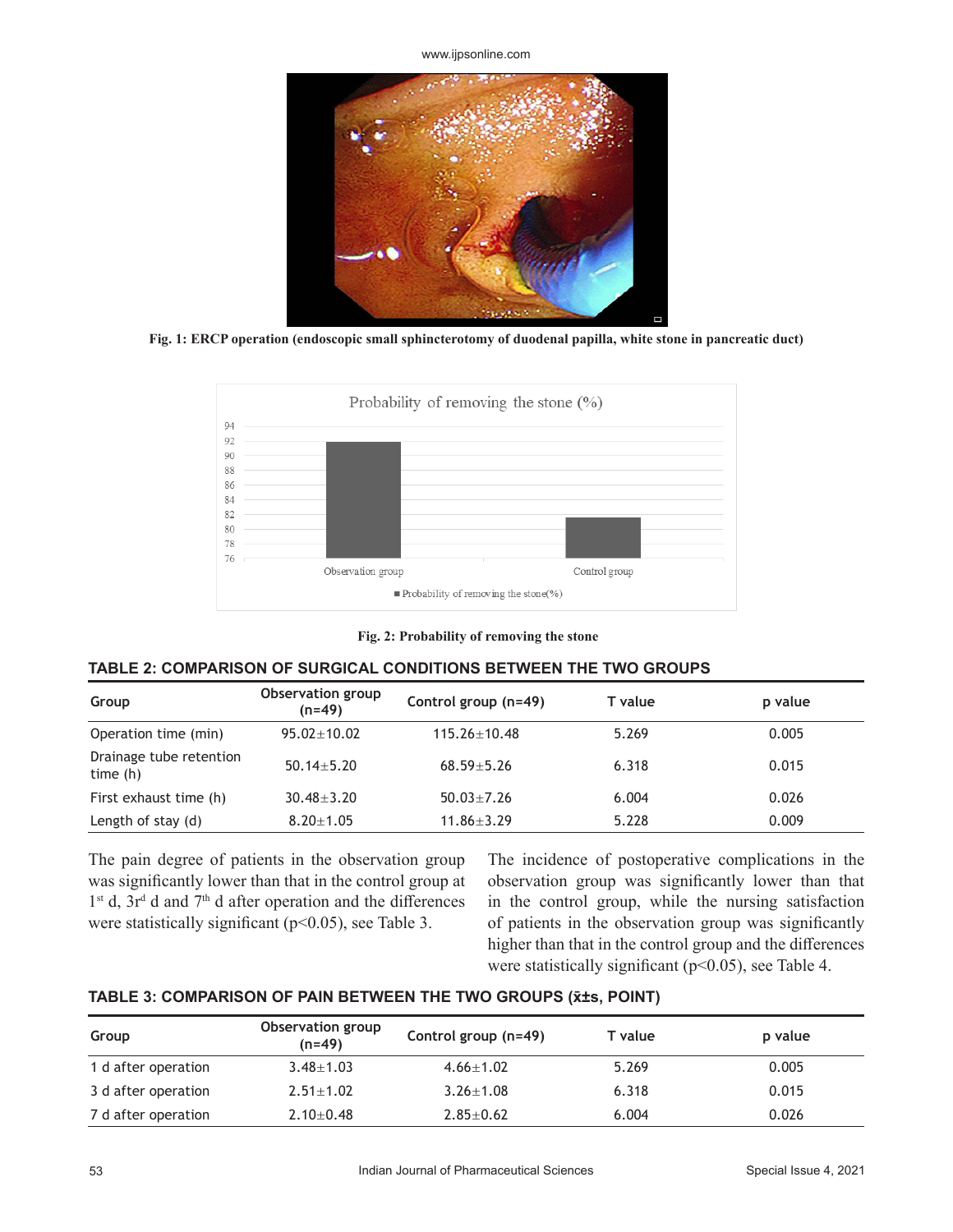| Group            | Observation group<br>$(n=49)$ | Control group (n=49) | T value | p value |
|------------------|-------------------------------|----------------------|---------|---------|
| Pancreatitis     | 1(2.04)                       | 1(2.04)              |         |         |
| Cholangitis      | 1(2.04)                       | 2(4.08)              | 5.269   | 0.005   |
| <b>Infection</b> | 0(0.00)                       | 2(4.08)              |         |         |
| Bleeding         | 1(2.04)                       | 1(2.04)              |         |         |
| Hyperamylasemia  | 0(0.00)                       | 2(4.08)              |         |         |
| Total occurrence | 3(6.12)                       | 8(16.32)             |         |         |
| Very satisfied   | 20 (40.81)                    | 18 (36.73)           |         |         |
| Satisfied        | 27 (55.10)                    | 23 (46.93)           | 5.789   | 0.002   |
| Not satisfied    | 2(4.08)                       | 8(16.32)             |         |         |
| Satisfaction     | 47 (95.91)                    | 41 (83.67)           |         |         |

**TABLE 4: COMPARISON OF COMPLICATIONS AND NURSING SATISFACTION BETWEEN THE TWO GROUPS [n (%)]**

The choledocholithiasis is common clinically. Due to the obstruction caused by stones, the pathogenesis of patients is complex and diversified<sup>[8]</sup>. According to clinical research<sup>[9]</sup>, the main clinical manifestations of patients with choledocholithiasis include abdominal pain, jaundice, etc. The patients with choledocholithiasis will have liver seriously damaged, which may develop into other diseases. Therefore, the targeted treatment is of vital importance to the life safety of patients affected. ERCP has been widely used in clinic at present. It has the advantages of fewer traumas, short operation time and fewer complications. Compared with conventional surgery, ERCP not only reduces the economic pressure of patients, but also reduces the damage caused by surgery to patients<sup>[10-11]</sup>. However, some related studies have found[12] that some patients with choledocholithiasis undergoing ERCP had a low awareness of ERCP, a poor compliance with treatment and serious negative emotions. Therefore, it is particularly important to take certain nursing measures for patients.

Radadiya *et al.*[13] found that the stone removal rate can reach more than 85 % by cooperation and nursing on patients undergoing ERCP. Asenov *et al.*<sup>[14]</sup> also found that after nursing, the compliance of patients with ERCP was significantly improved. In the above study, it was found that the success rate of stone removal in the observation group was significantly higher than that in the control group, which indicated that intraoperative cooperation and clinical nursing could significantly improve the curative effect of ERCP operation. This may be related to keeping the patient in the optimal condition during the operation, which is consistent with the research results of many scholars mentioned above. Min *et al.*<sup>[15]</sup> found that the ERCP is not only related to the operation method, but also closely related to the

nursing method. The research results of Duan Guanyu and others<sup>[16]</sup> showed that cooperating with doctors during ERCP can promote the smooth completion of the operation and shorten the operation time. Lyu *et al.*[17] told us that the hospitalization time of patients with choledocholithiasis with all-round nursing is significantly reduced compared with that of patients with choledocholithiasis undergoing routine nursing. In the above study, the operation time, drainage tube retention time, anal first exhaust time and hospitalization time of patients in the observation group were significantly lower than those in the control group. It was suggested that intraoperative cooperation and clinical nursing for patients with choledocholithiasis undergoing radiationfree ERCP can significantly improve the operation situation and reduce the pain caused by the operation. The reason may be that the operation was optimized during the operation to avoid the occurrence of adverse reactions, thus shortening the operation time and the retention time of drainage tube and promoting the recovery of patients. This is consistent with the research results of many scholars mentioned above. In the above study, VAS was used to evaluate the pain degree in different time periods. The results showed that the pain degree of the observation group was significantly lower than that of the control group in each time period. To a certain extent, intraoperative cooperation and nursing can significantly reduce the pain of patients and relieve the clinical discomfort of patients. This is consistent with the results of Ning *et al.*<sup>[18]</sup> in the research on nursing of patients with choledocholithiasis undergoing ERCP. The above study also found that the incidence of postoperative complications in the observation group was significantly lower than that in the control group, while the nursing satisfaction of patients in the